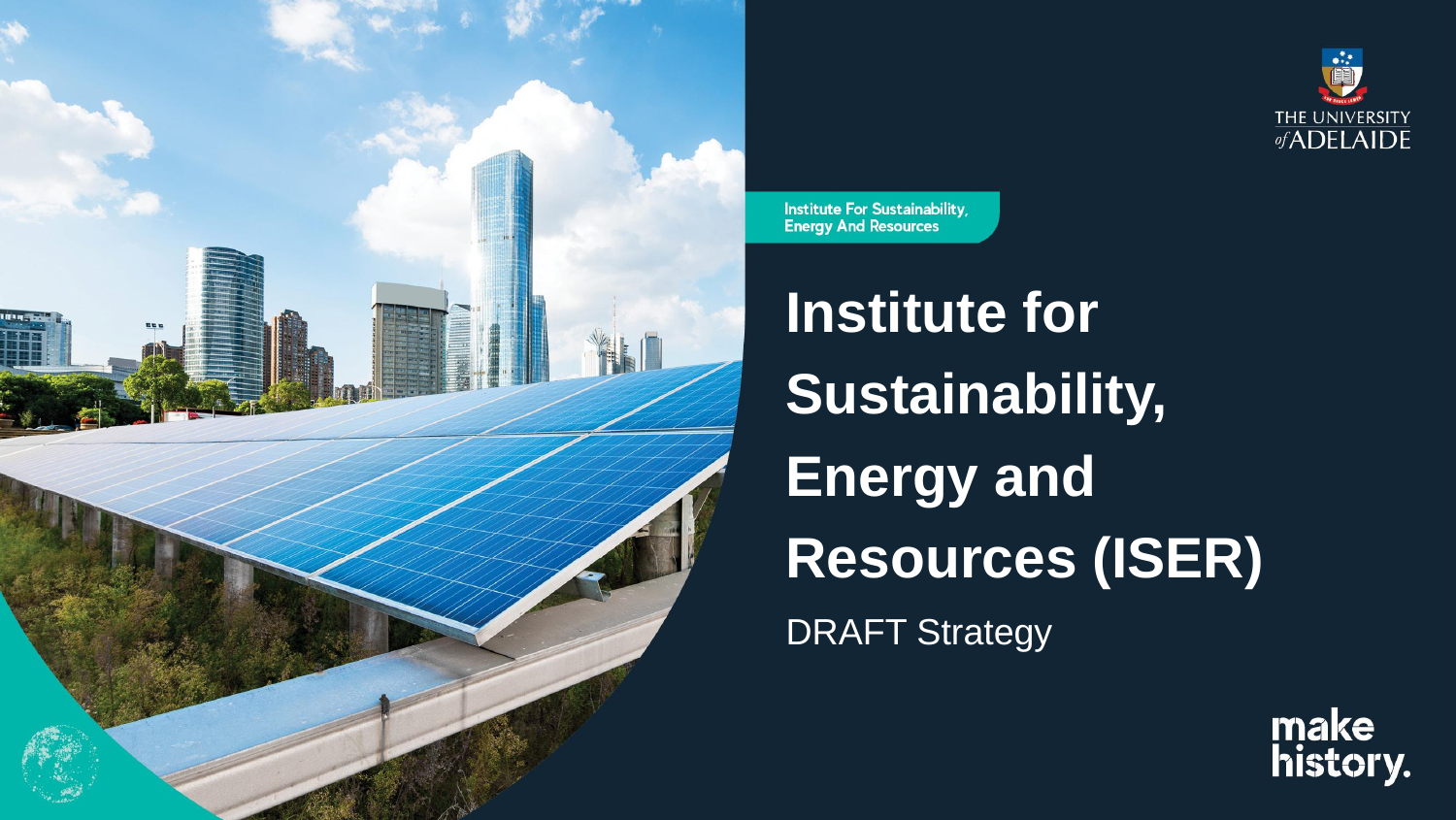Pursuit of sustainability *One of the five grand opportunities in our Future Making Strategic Plan 2022 – 2023.*



# **Our Commitment to Energy, Resources & Sustainability**

- Pursuit of sustainability the need for new and sustainable options for society and our economy amid the diminishing availability of natural resources.
- Net Zero emissions by 2050.
- Campus Sustainability Plan *(carbon emissions down 18%)*
- Heavy Industry Low Carbon Transition Cooperative Research Centre (CRC) - Green Steel, Aluminium and Cement.
- Future Fuels Cooperative Research Centre (CRC)
- Founding Partner of Carbon Neutral Adelaide
- Scaling Green Hydrogen CRC bid (*under development*)
- Copper for Tomorrow CRC bid (*under development*)
- E-waste (under development)
- Underground hydrogen storage commitment to decarbonisation research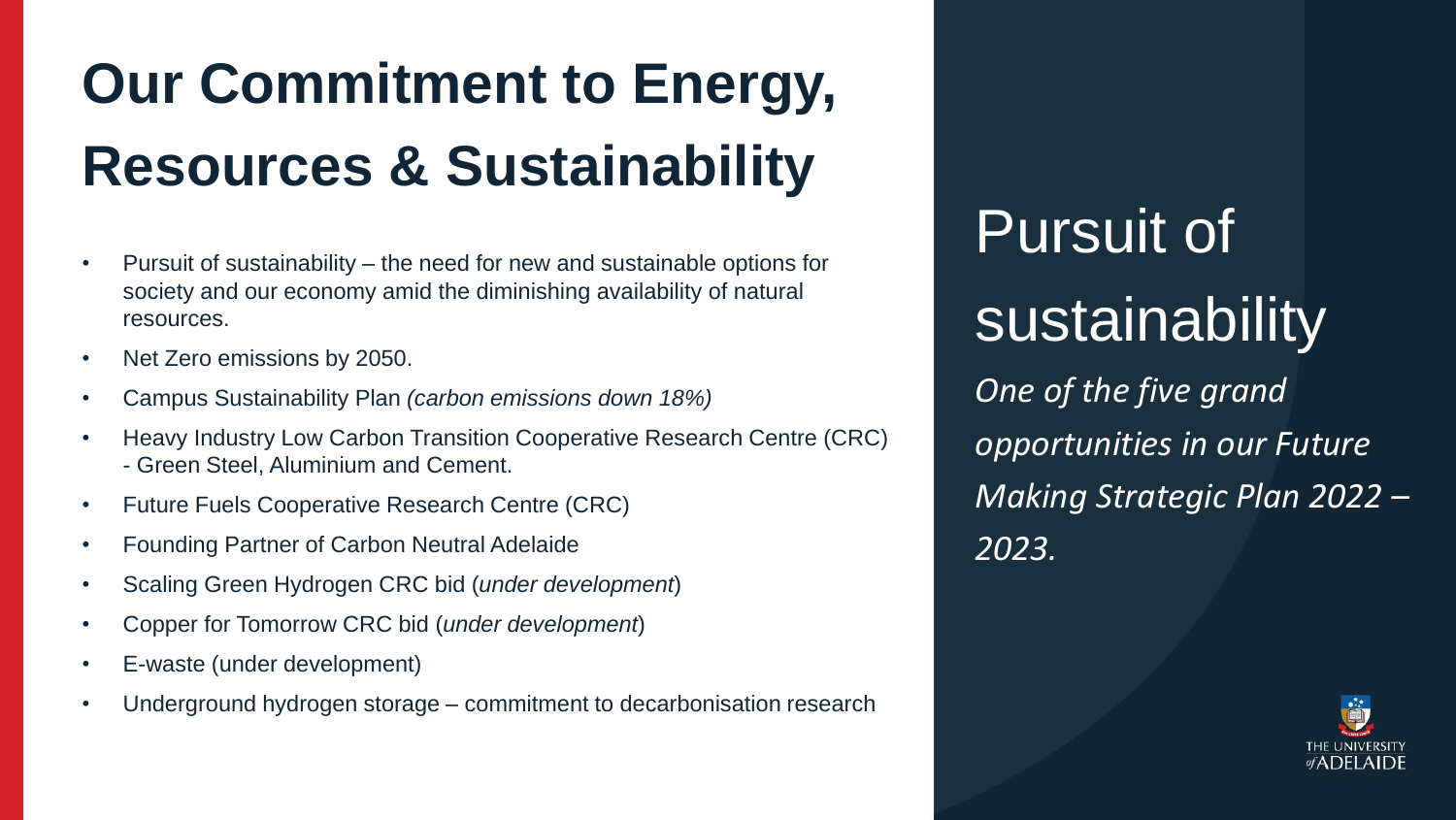## **Who we are**

ISER is the **brand champion** of University of Adelaide-wide initiatives and **key portal of research capabilities within sustainability, energy and resources**, wherever they may be anchored in our Faculties and Institutes.

**ISER co-ordinates the** University's [forthcoming] **Sustainability Research Strategy** and **leads large-scale collaborative research efforts** across our academic ecosystem.

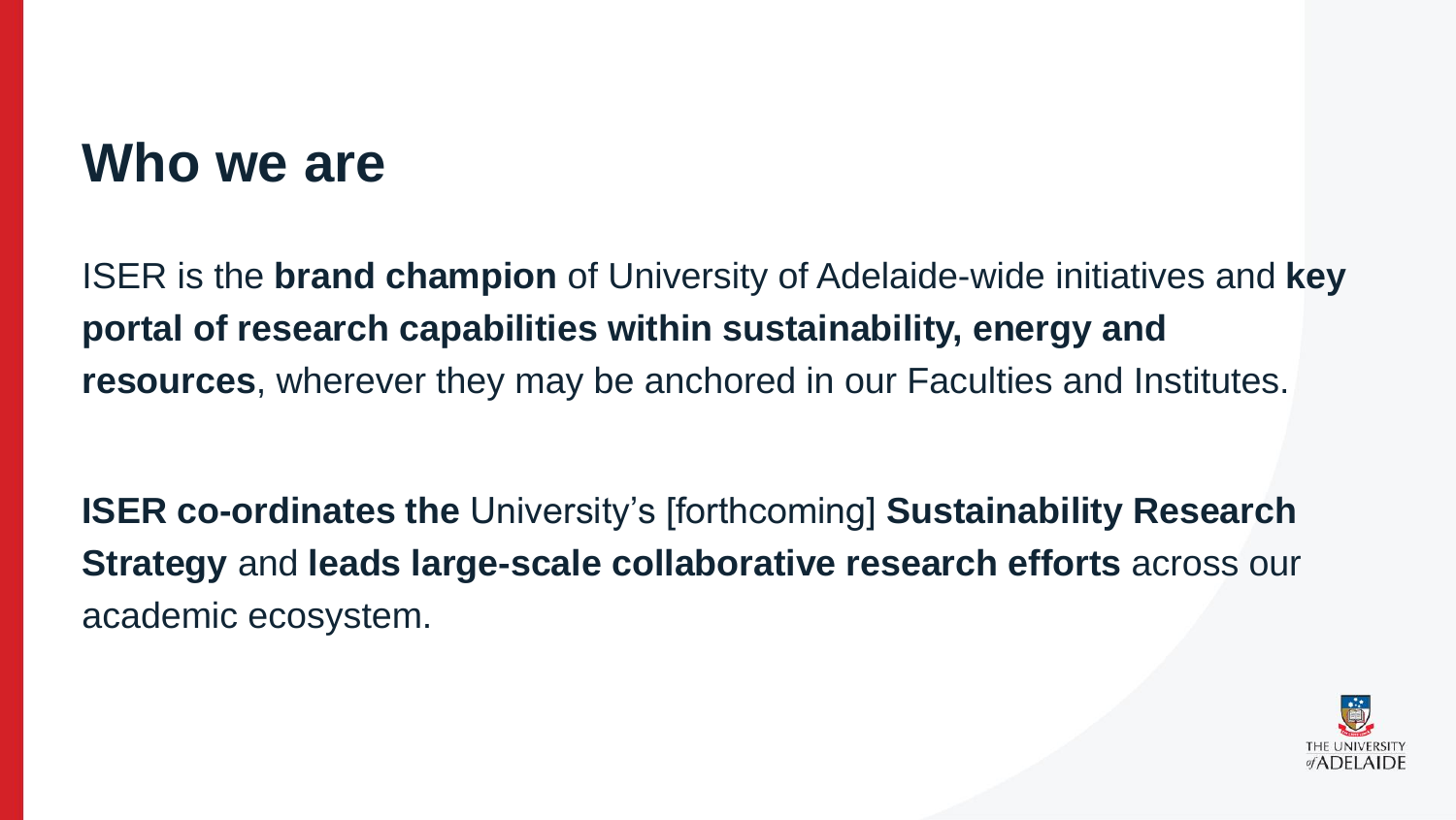## **Vision**

**To be a globally recognised transdisciplinary and collaborative thought leader within the domains of Sustainability, Energy and Resources.**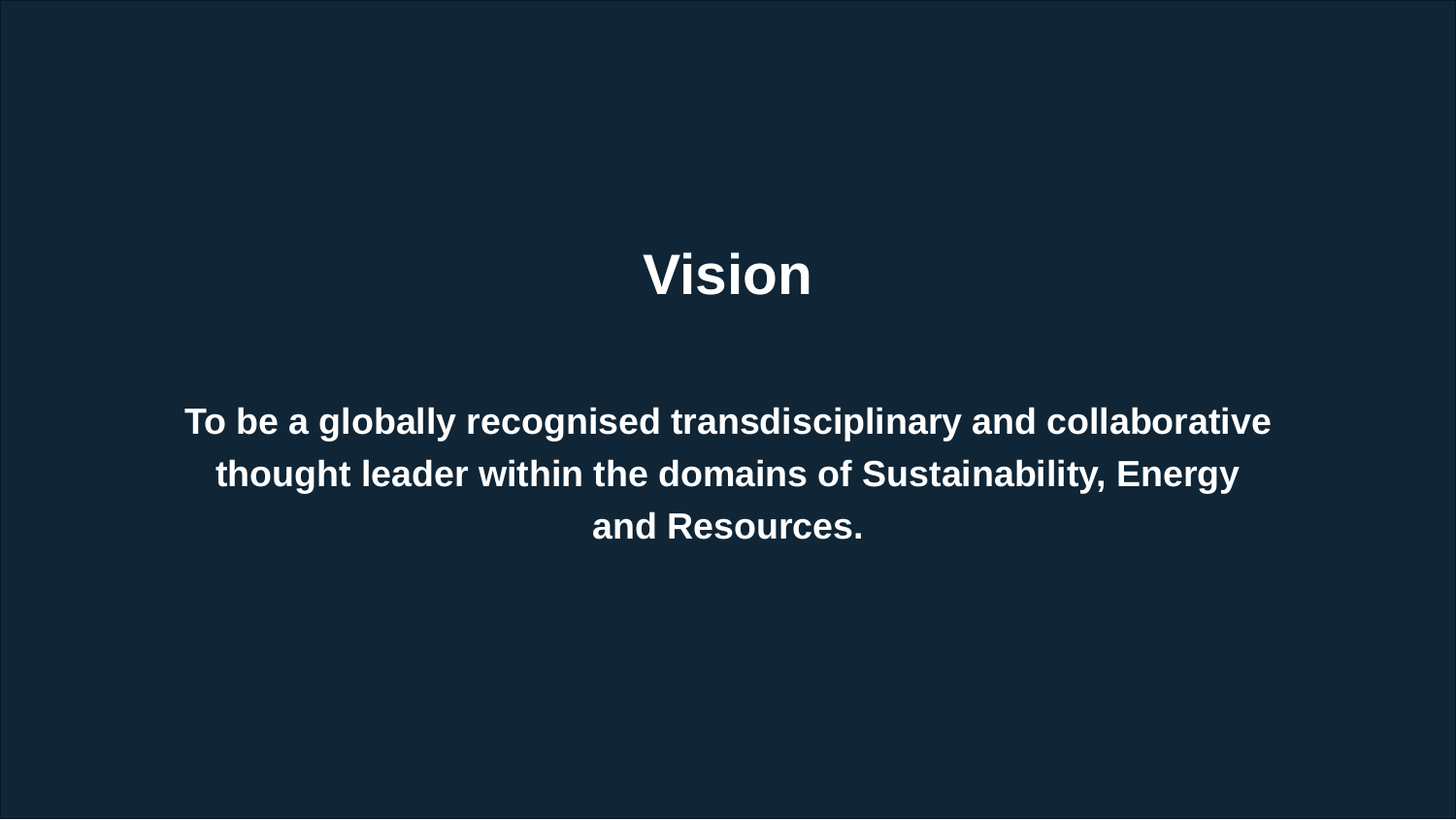## **Mission**

**Building a better future through globally impactful large-scale transdisciplinary and collaborative sustainability research to advance towards Net Zero, anchored in one of the most liveable cities and states in the world.**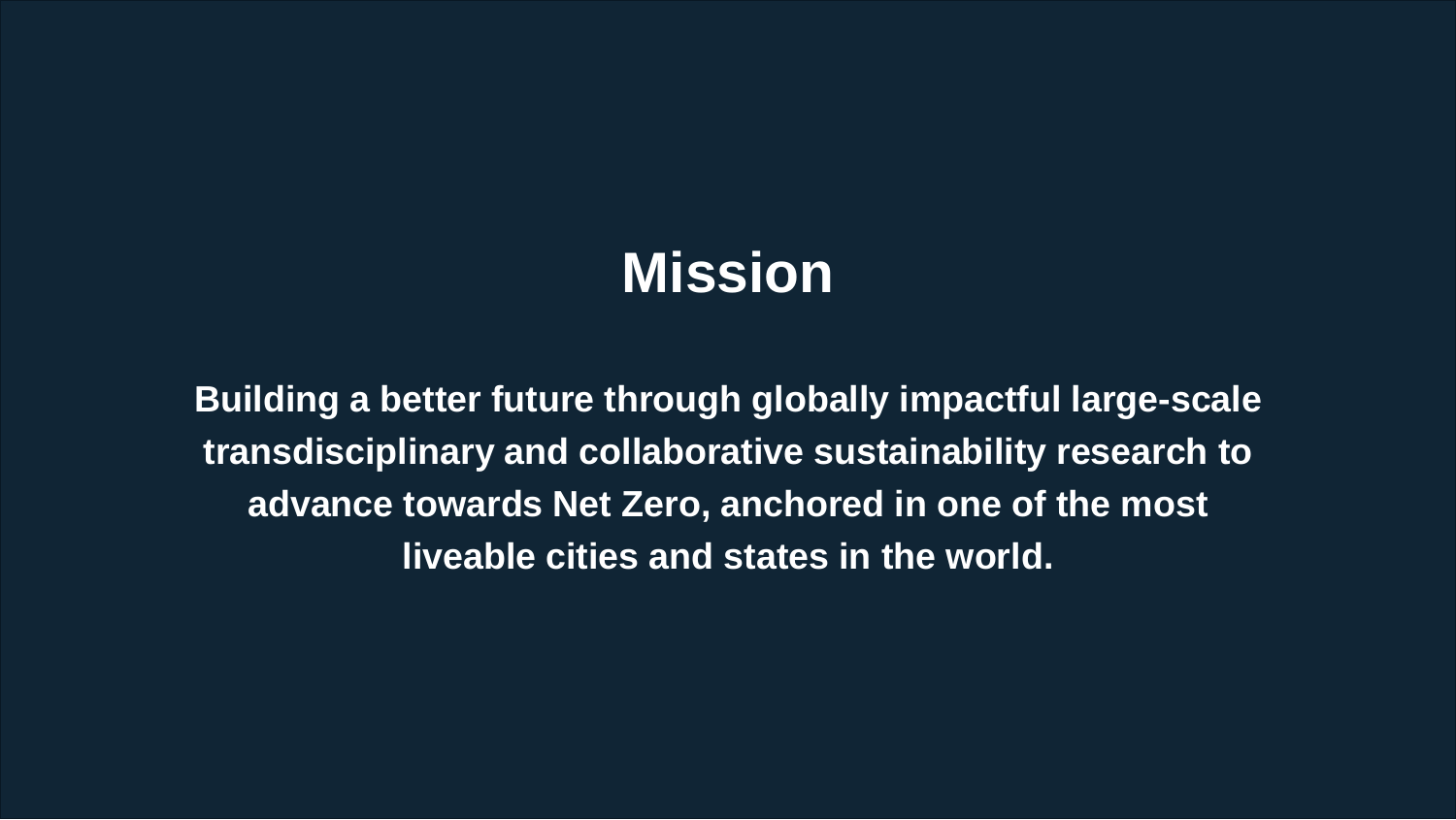# **Our Objectives**

## **SUSTAINABLE GWALS**



- **Building sovereign capability:** Play a strong role in the creation of new industries and research that advances sovereign capability through enhancing key cognate industry partnerships.
- *Research excellence and discovery:* Deliver and celebrate outstanding performance and exceed the goals of the University Sustainability FAME Strategy. Be the umbrella for the University's highly cited researchers in our sectors and grow a global cohort of highly cited titleholders.
- **Translation:** Translate cutting-edge research into impact through multi-disciplinary collaborations with local and world-leading partners whose focus is on improving UN-Sustainable Development Goals (SDGs).
- **Diversity and inclusion:** Contribute to improve Gender, Equity, Diversity and Inclusion in industry and the University through mentorship and professional development of students, staff and industry leaders.
- *Talent development*: Provide professional and further education for those wanting to hone their knowledge and place emphasis on sustainability credentials and creation of social value.
- *Community engagement:* Committed to support local, state and federal governments to reshape their policies and encourage our partners to join us in the pursuit of our SDGs. Consider a pathway to creating, together with stakeholders, a globally recognised certification for carbon positive industries in our sectors. Actively work to contribute to philanthropy and other advancement efforts at the UoA.

*17 UN Sustainable Development Goals (SDGs), adopted by all United Nations Member States in 2015, provide a shared blueprint for peace and prosperity for people and the planet, now and into the* 

*future.* 

(ပ)

**13 GLIMATE** 

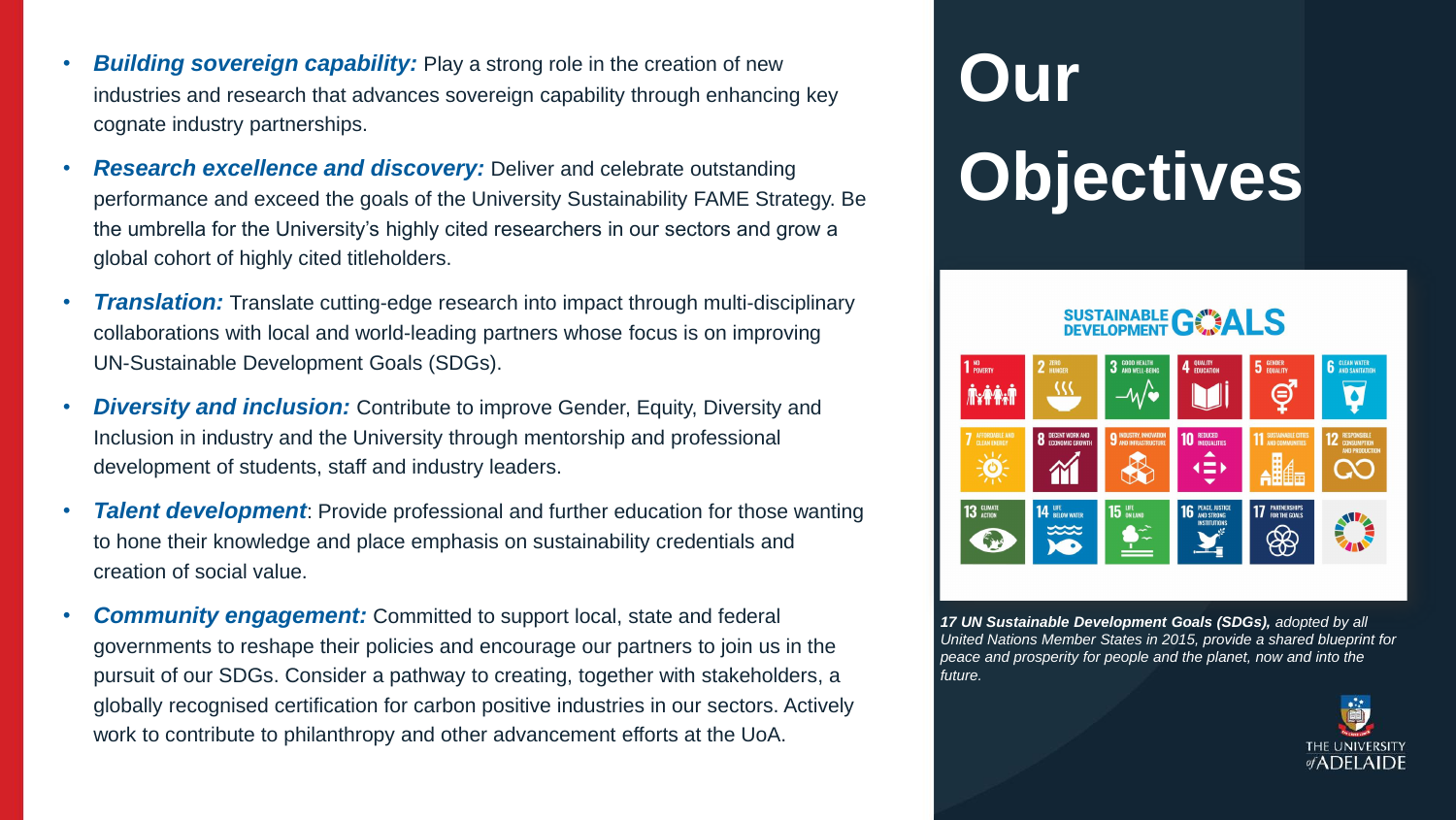

with the Visiting Professor and Global Fellows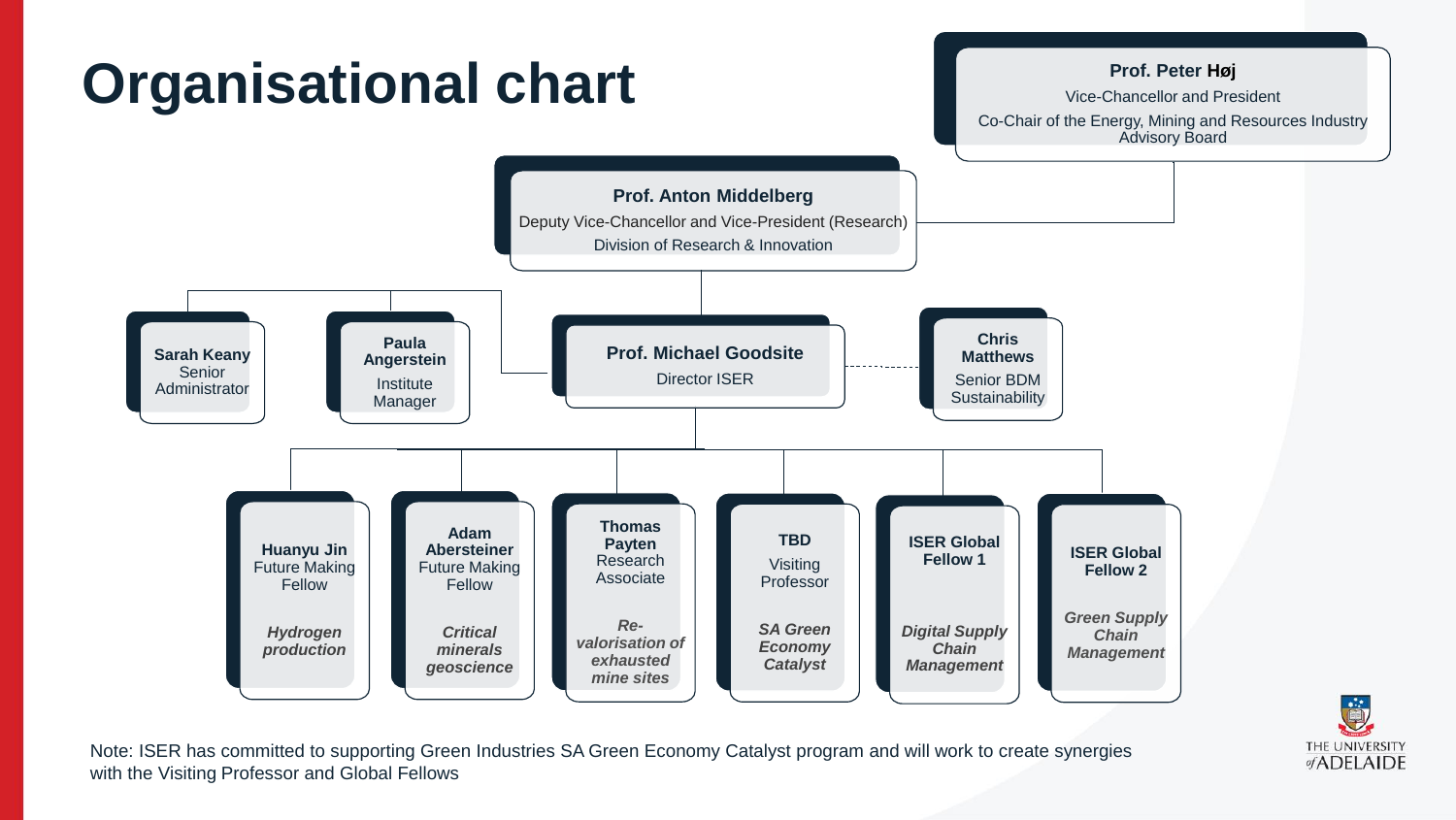## **The University of Adelaide**

- Consistently ranked in the top 1% of the world's universities
- 66 in US News Best Global Universities Rankings
- 108 in QS World University Rankings
- 111 in Times Higher Education World Rankings
- 133 in Shanghai Academic Ranking of World **Universities**
- Member of the prestigious Group of Eight (Go8)

Mining

- **# 10** for Petroleum Engineering *2022 World University QsRankings by Subject*
- **# 19** for Engineering: Mineral &
- *2022 World University QSRankings by Subject*
- **# 51-100** for Geology
- *2022 World University QSRankings by Subject*
- **# 7** for Mining & Mineral Engineering *Shanghai Global Ranking of Academic Subjects*
- **# 92** for Engineering *2022 THE World University Rankings*



*by Subject*

## **Subject Rankings**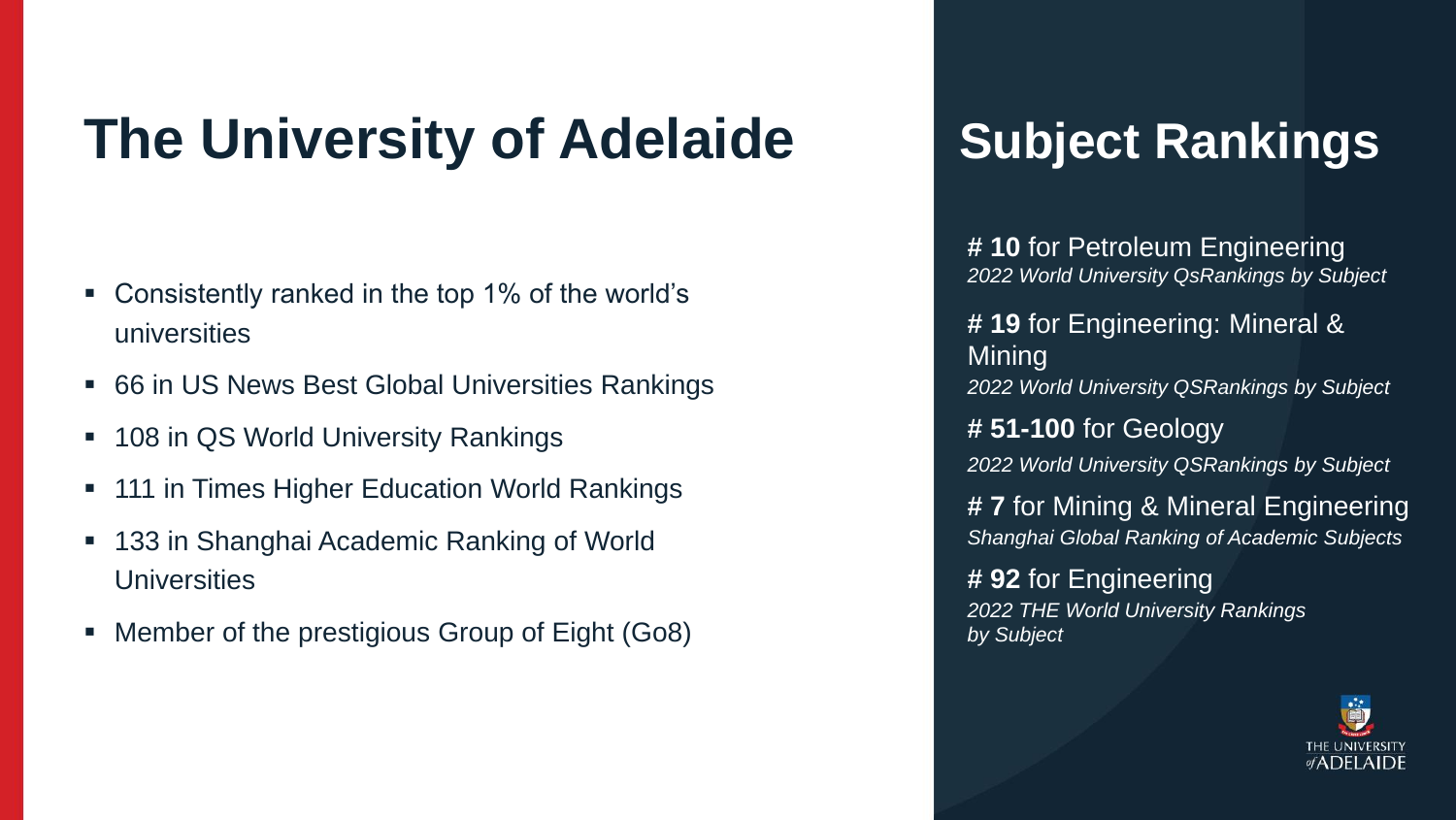## **Contact us**

## **Institute for Sustainability, Energy and Resources (***ISER***)**

North Terrace, SA 5005, Australia

W<https://www.adelaide.edu.au/iser/>

T +61 8 8313 1448

[iser@adelaide.edu.au](mailto:iser@adelaide.edu.au)

https://www.linkedin.com/company/institute-for-sustainability-energy-and-resources-iser/

Institute for Sustainability, **Energy and Resources.**